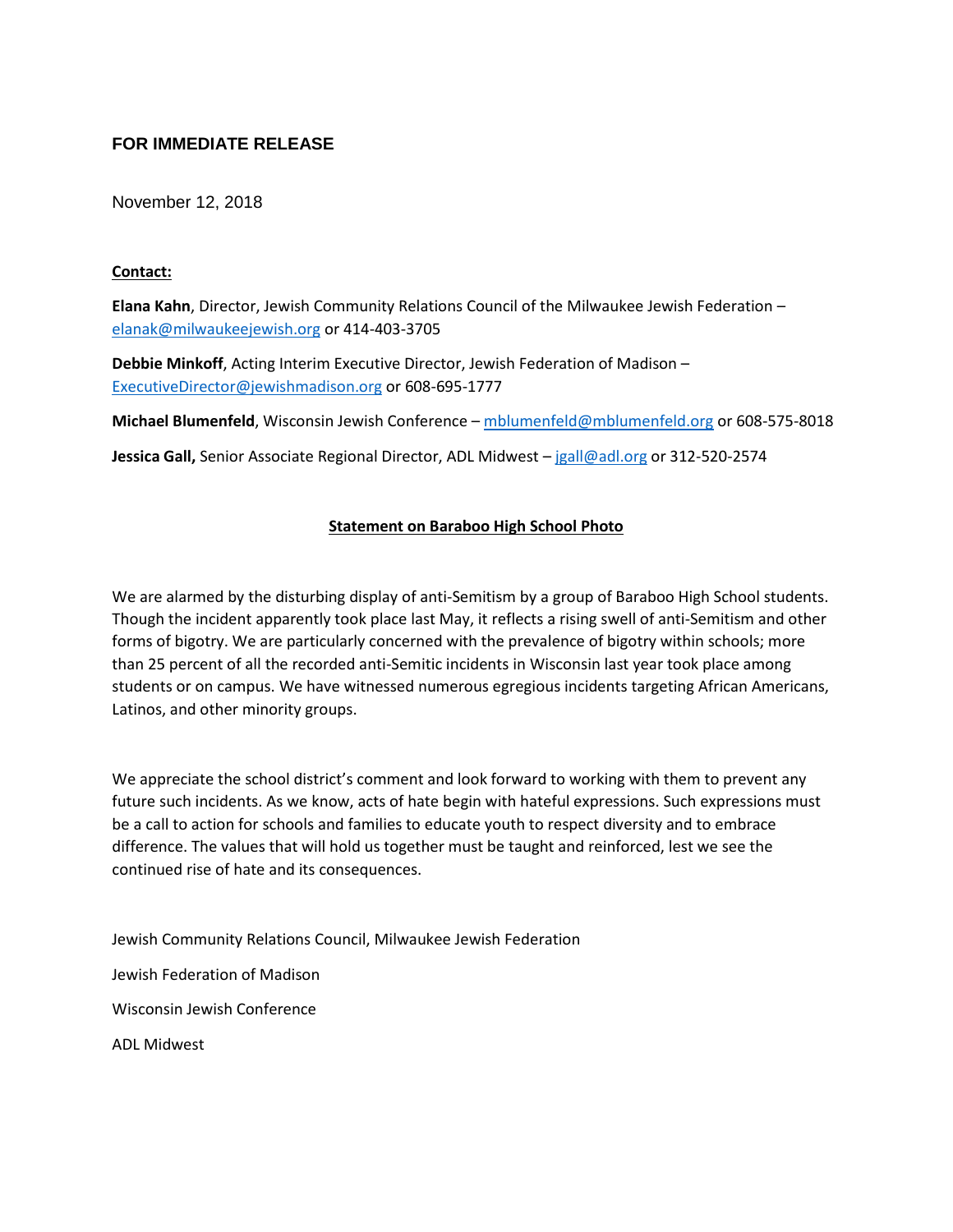## **Co-Signers (list in formation)**

Anshe Sfard Kehillat Torah, Rabbi Wes Kalmar Congregation Emanu El B'ne Jeshurun Social Action Committee Congregation Emanu-El of Waukesha, Spiritual Leader, Cantor Deborah Martin Congregation Shaarei Shamayim, Madison Congregation Shalom Congregation Sinai Felmers O. Chaney Advocacy Board (FCAB), R.L. McNeely, Chair Greater Milwaukee Synod, ELCA, The Rev. Paul D. Erickson, Bishop Interfaith Conference of Greater Milwaukee Just Be Hope United Methodist Center, Rev. Deborah Thompson League of United Latin American Citizens (LULAC) of Wisconsin Lutheran Office for Public Policy in Wisconsin MA'RUF -- Aamer Ahmed, President Masjid Al Qur'an Milwaukee, Hafiz Muhammad Shafique Milwaukee Metropolitan Community Church, Rev. Tory V. Topjian, Senior Pastor Milwaukee Zen Center, Rev. Tonen O'Connor, Resident Priest Emerita Milwaukee Islamic Dawah Center Sikh Religious Society of Wisconsin Social Development Commission The Spark Wisconsin, Rabbi Moishe Steigmann Temple Beth El, Madison Temple Menorah Tikkun Ha-Ir Milwaukee Wisconsin Conference, United Church of Christ, Rev. Franz Rigert, Conference Minister Underwood Memorial Baptist Church, Rev. Kate Fields, Pastor United Center in Milwaukee, Rev. Mari Gabrielson, Minister University of Wisconsin Hillel Foundation